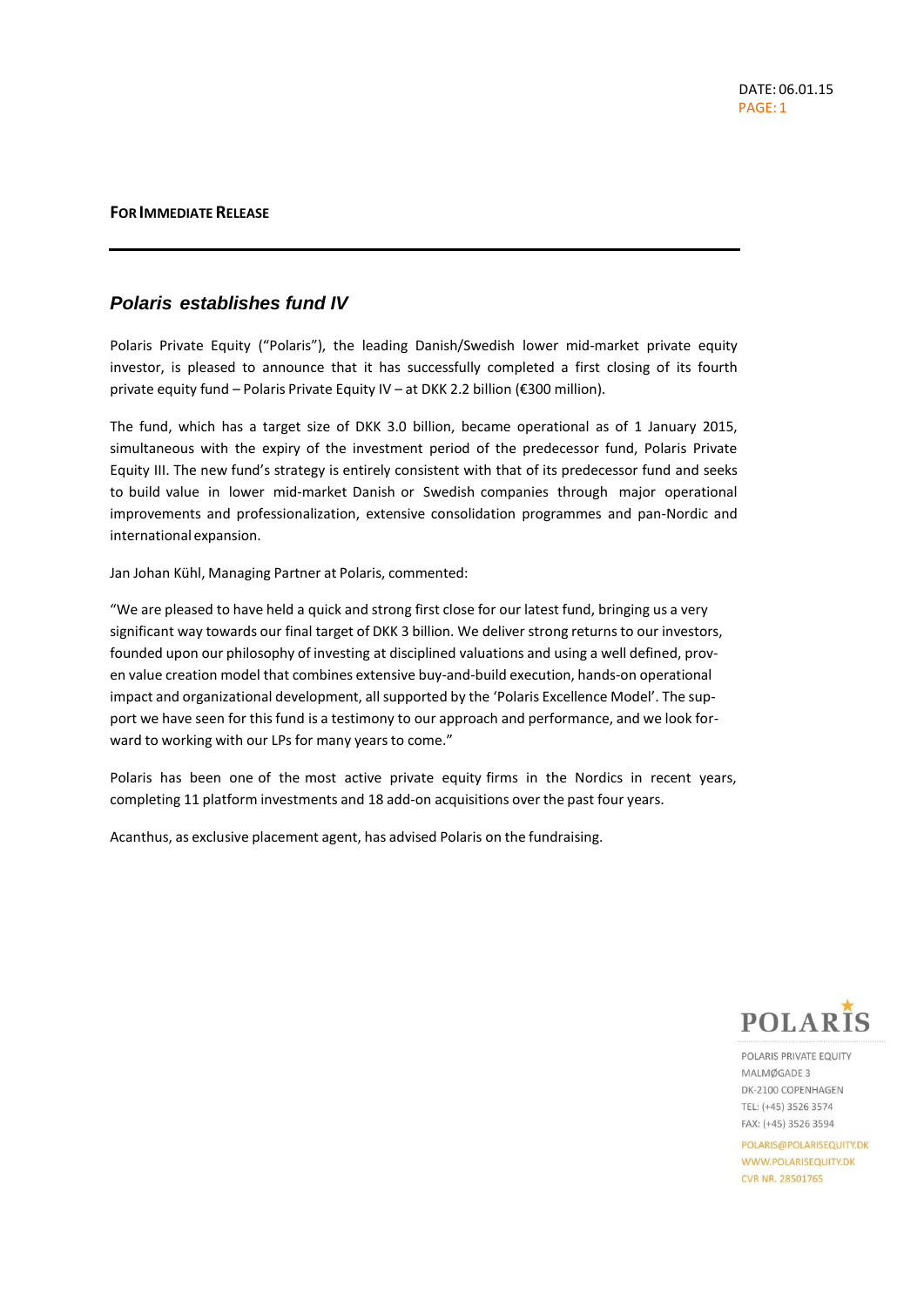For further information please contact**:**

**Polaris**

Jan Johan Kühl +45 2325 3266 [jjk@polarisequity.dk](mailto:jjk@polarisequity.dk)

## **About Polaris Private Equity** [\(www.polarisequity.dk\)](http://www.polarisequity.dk/)

Polaris Private Equity is a Danish/Swedish private equity fund, based in Copenhagen, focusing on buy-out investments in well-established lower mid-market companies in Denmark and Sweden. Polaris' first fund of €188 million was realised in 2008, and Polaris has currently ca. €1 billion under management in three active funds. Polaris investsin companies with strong development potential and a typical turnover of €25-200 million. To date, Polaris has invested in 30 companies, exited 15 and has made more than 50 add-on investments in portfolio companies.